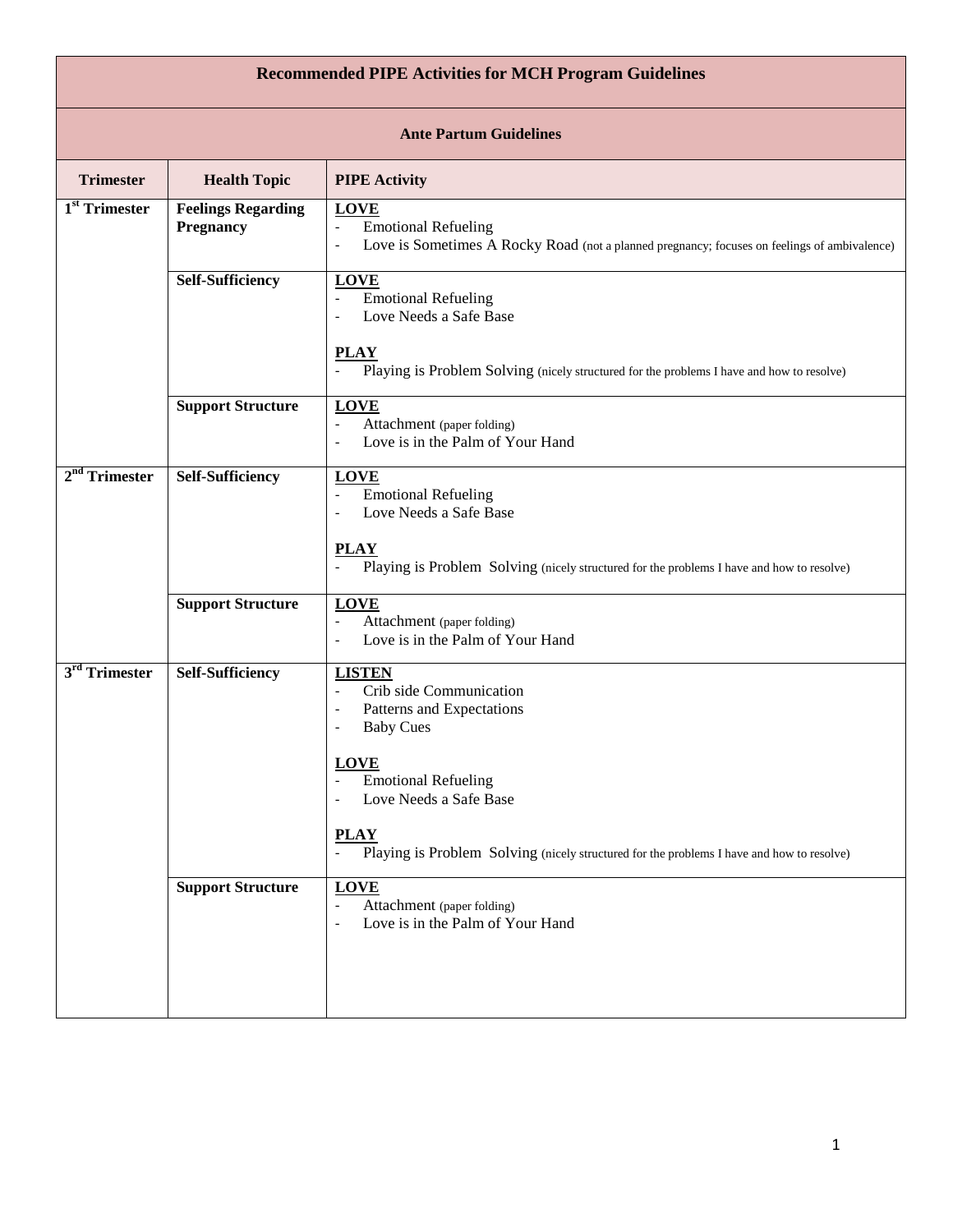| <b>Post Partum Guidelines</b>                 |                                                                                                                                                                                                                                                                    |  |  |  |
|-----------------------------------------------|--------------------------------------------------------------------------------------------------------------------------------------------------------------------------------------------------------------------------------------------------------------------|--|--|--|
| <b>Health Topic</b>                           | <b>PIPE Activity</b>                                                                                                                                                                                                                                               |  |  |  |
| <b>Bonding &amp; Attachment</b>               | -Layers of Love<br><b>LISTEN</b><br>Crib side Communication<br>$\bar{\phantom{a}}$<br><b>Baby Cues</b><br>$\overline{\phantom{a}}$<br><b>LOVE</b><br><b>Emotional Refueling</b><br>$\overline{\phantom{a}}$<br>Each Child is Different<br>$\overline{\phantom{a}}$ |  |  |  |
| <b>Self-Sufficiency</b>                       | - Layers of Love<br><b>LOVE</b><br>Love is Letting Go<br>$\overline{\phantom{a}}$<br>Love Needs a Safe Base<br>$\overline{\phantom{a}}$                                                                                                                            |  |  |  |
| <b>Reproductive Women's Health Guidelines</b> |                                                                                                                                                                                                                                                                    |  |  |  |
| <b>Health Topic</b>                           | <b>PIPE Activity</b>                                                                                                                                                                                                                                               |  |  |  |
| <b>Self-Sufficiency</b>                       | <b>LISTEN</b><br>Patterns and Expectations<br>$\overline{\phantom{a}}$<br><b>LOVE</b><br>Love and Limits<br>$\blacksquare$<br><b>Emotional Refueling</b><br>$\overline{\phantom{a}}$                                                                               |  |  |  |
| <b>Support Structure</b>                      | <b>LOVE</b><br>Love Needs a Safe Base<br>$\mathbb{L}$<br><b>Emotional Refueling</b><br>$\overline{\phantom{a}}$<br>Love is Sometimes a Rocky Road (resource list)<br>$\overline{\phantom{a}}$                                                                      |  |  |  |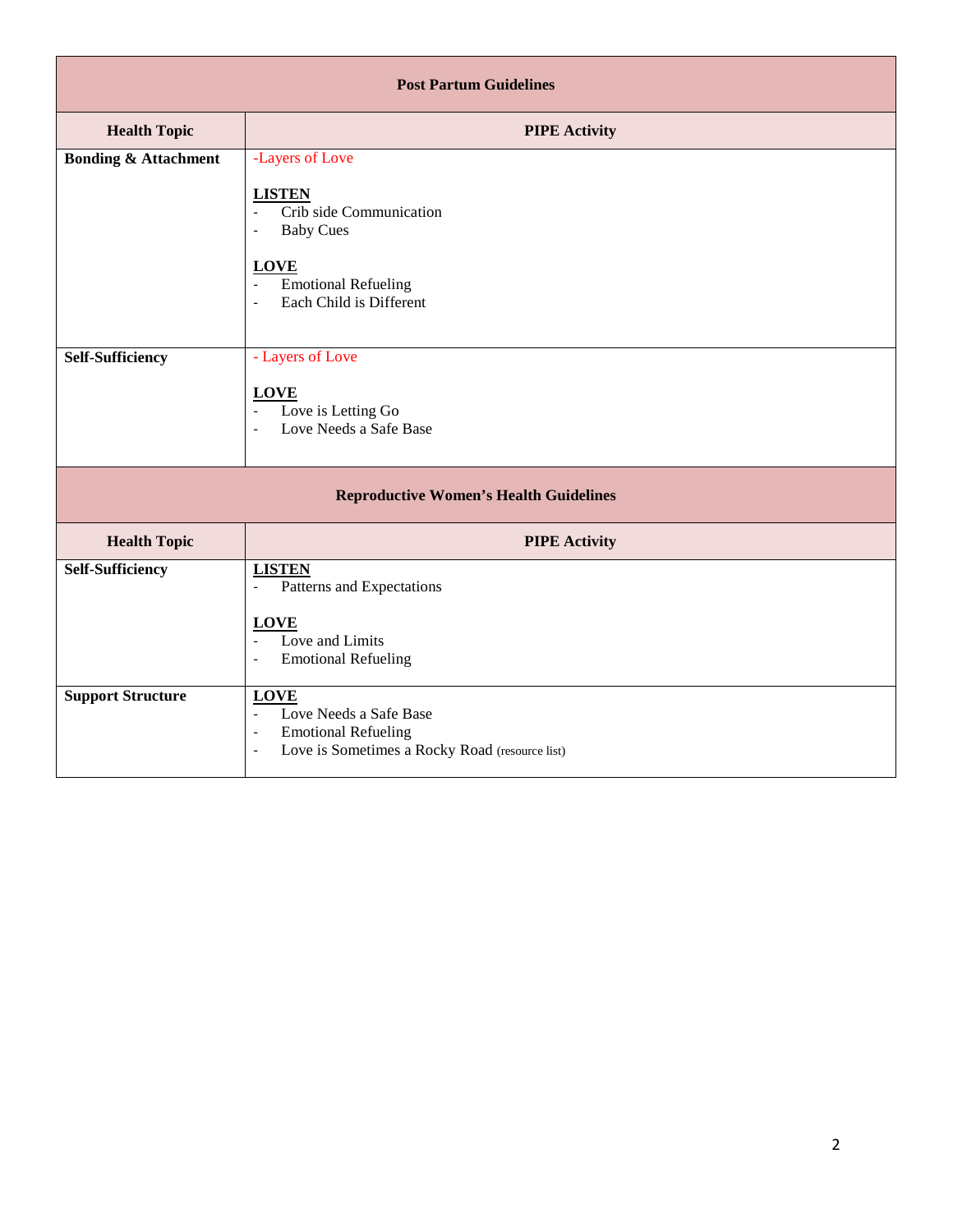| <b>Infant Guidelines (Birth-12months)</b>                                                                    |                                                                                                                                                                                                                                                                                                                                                                                                                                                                                                                    |  |  |  |
|--------------------------------------------------------------------------------------------------------------|--------------------------------------------------------------------------------------------------------------------------------------------------------------------------------------------------------------------------------------------------------------------------------------------------------------------------------------------------------------------------------------------------------------------------------------------------------------------------------------------------------------------|--|--|--|
| - You can use "Listen" during first 6 months of life.<br>- You can incorporate "Love" throughout the visits. |                                                                                                                                                                                                                                                                                                                                                                                                                                                                                                                    |  |  |  |
| <b>Health Topic</b>                                                                                          | <b>PIPE Activity</b>                                                                                                                                                                                                                                                                                                                                                                                                                                                                                               |  |  |  |
| <b>Growth &amp; Development</b>                                                                              | <b>LISTEN</b><br>Patterns and Expectations<br>$\overline{\phantom{a}}$<br>Learning Language<br>$\overline{\phantom{a}}$<br><b>LOVE</b><br>Love is Letting Go<br><b>PLAY</b><br>Playing is Learning about Differences (dev profile)<br>$\Box$<br>Playing is Imitation and Turn Taking                                                                                                                                                                                                                               |  |  |  |
| <b>Anticipatory Guidance</b>                                                                                 | <b>LISTEN</b><br>Floor Time<br>$\overline{\phantom{a}}$<br><b>LOVE</b><br>Attachment<br>Each Child is Different<br><b>PLAY</b><br>Playing is Learning about Differences<br>Playing is Imitation and Turn Taking<br>$\overline{\phantom{a}}$                                                                                                                                                                                                                                                                        |  |  |  |
| <b>Father of the Baby</b>                                                                                    | <b>LOVE</b><br>Love Needs a Safe Base<br>$\frac{1}{2}$<br>Attachment<br>$\overline{\phantom{a}}$<br>Love is in the Palm of Your Hand<br><b>PLAY</b><br>Playing is Learning<br>$\blacksquare$                                                                                                                                                                                                                                                                                                                       |  |  |  |
| <b>Mental Health</b>                                                                                         | <b>LISTEN</b><br>Patterns and Expectations<br>$\overline{\phantom{a}}$<br><b>LOVE</b><br>Each Child is Different<br>$\blacksquare$<br>Love and Limits<br>$\overline{\phantom{a}}$<br>Love is sometimes a Rocky Road<br>$\overline{\phantom{a}}$<br>Joy and Laughter<br>$\overline{\phantom{0}}$<br><b>PLAY</b><br>$\overline{\phantom{a}}$<br>Playing is Learning about Differences<br>Learning the Do's (parent handout (i.e. What do Children Do that Undo Parents)<br>$\overline{a}$<br>Road Blocks to Learning |  |  |  |